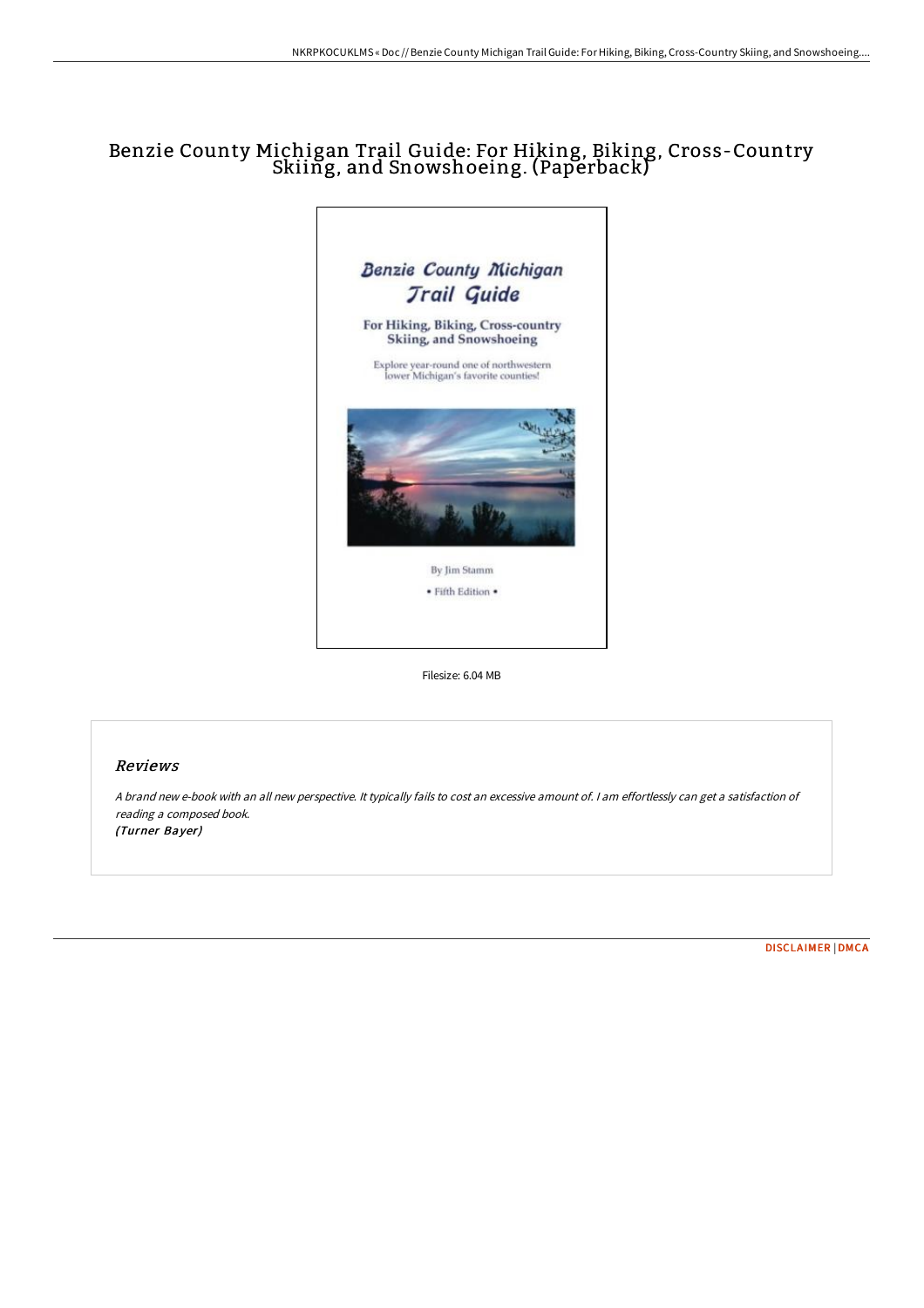## BENZIE COUNTY MICHIGAN TRAIL GUIDE: FOR HIKING, BIKING, CROSS-COUNTRY SKIING, AND SNOWSHOEING. (PAPERBACK)



To download Benzie County Michigan Trail Guide: For Hiking, Biking, Cross-Country Skiing, and Snowshoeing. (Paperback) eBook, please follow the hyperlink beneath and download the file or get access to additional information that are have conjunction with BENZIE COUNTY MICHIGAN TRAIL GUIDE: FOR HIKING, BIKING, CROSS-COUNTRY SKIING, AND SNOWSHOEING. (PAPERBACK) ebook.

Createspace Independent Publishing Platform, 2012. Paperback. Condition: New. Language: English . Brand New Book \*\*\*\*\* Print on Demand \*\*\*\*\*. This guide provides a quick and easy reference to all of the official trails (and several unofficial ones) for hiking, biking, cross-country skiing, and snowshoeing in Benzie County, Michigan. With the FIFTH edition, this book now covers 25 trails, including the Michigan Shore-to-Shore Trail. Explore year-round one of northwestern Michigan s favorite counties! All trails can be used for hiking, most can be used for cross-country skiing and snowshoeing, and several for mountain biking. The Shore-to-Shore Trail is also used by horse riders. The Betsie Valley Trail is a former railroad with a long paved section that can also be used by road bikes and roller blades. In addition to all the wonderful well-known water-based recreational opportunities in Benzie County, there are several lovely trails to explore, all via your choice of human-powered transportation. This guide is for anyone interested in experiencing even more of the outdoor splendor the county has to offer. The trails explore along streams, rivers, and inland lakes, as well as Lake Michigan s beaches, bluffs, and great views. They travel through woods, meadows, hills, valleys, wetlands, and dunes. Some pass through former farms and orchards or follow old railroads or logging trails. Four of the trails are in the Sleeping Bear Dunes National Lakeshore. All encompass myriad plant and animal life and have something unique to offer. Included in the guide is a road map of Benzie County showing trailhead locations. Many details are provided for each trail, including: URLs to each trail s Web site and trail map; trail lengths, hiking times, and difficulty; GPS coordinates, detailed directions, and Google Maps URLs for each trailhead; as well as helpful tips and comments. Keep this guide...

 $\blacksquare$ Read Benzie County Michigan Trail Guide: For Hiking, Biking, Cross-Country Skiing, and [Snowshoeing.](http://techno-pub.tech/benzie-county-michigan-trail-guide-for-hiking-bi.html) (Paperback) Online

Download PDF Benzie County Michigan Trail Guide: For Hiking, Biking, Cross-Country Skiing, and [Snowshoeing.](http://techno-pub.tech/benzie-county-michigan-trail-guide-for-hiking-bi.html) (Paperback)